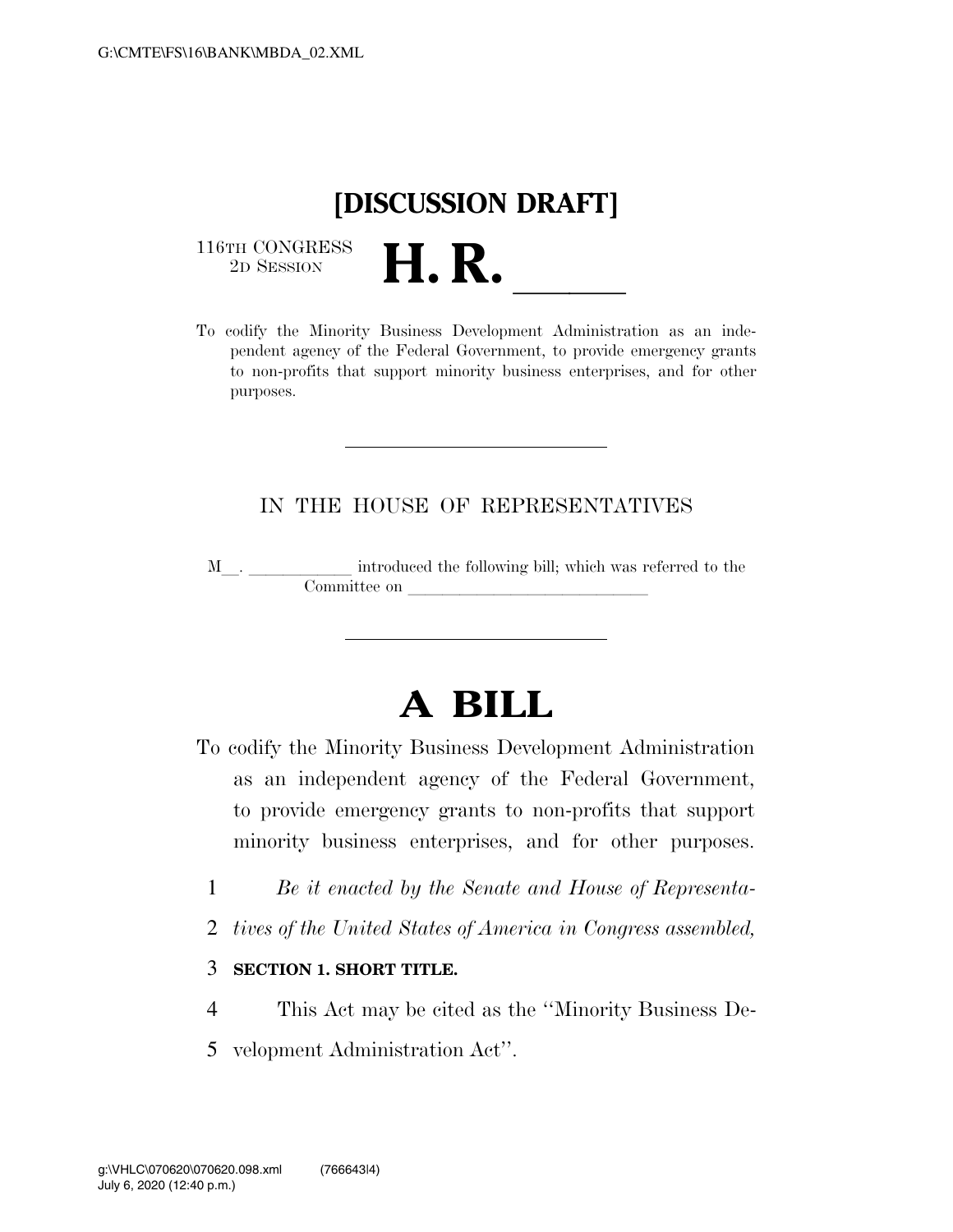| $\mathbf{1}$   | SEC. 2. CODIFICATION OF THE MINORITY BUSINESS DEVEL- |
|----------------|------------------------------------------------------|
| $\overline{2}$ | OPMENT ADMINISTRATION.                               |
| 3              | (a) DEFINITIONS.—In this section:                    |
| $\overline{4}$ | (1) ADMINISTRATION.—The term "Administra-            |
| 5              | tion" means the Minority Business Development Ad-    |
| 6              | ministration.                                        |
| 7              | (2) ADMINISTRATOR.—The term "Adminis-                |
| 8              | trator" means the Administrator of the Minority      |
| 9              | Business Development Administration.                 |
| 10             | (3) COVERED ENTITY.—The term "covered en-            |
| 11             | tity" means a private nonprofit organization that—   |
| 12             | (A) is described in section $501(c)(3)$ of the       |
| 13             | Internal Revenue Code of 1986 and exempt             |
| 14             | from tax under section $501(a)$ of such Code;        |
| 15             | (B) can demonstrate to the Administration            |
| 16             | $that-$                                              |
| 17             | (i) the primary mission of the organi-               |
| 18             | zation is to provide services to minority            |
| 19             | business enterprises, whether through edu-           |
| 20             | cation, making grants, or other similar ac-          |
| 21             | tivities; and                                        |
| 22             | (ii) the organization is unable to pay               |
| 23             | financial obligations incurred by the orga-          |
| 24             | nization, including payroll obligations; and         |
| 25             | $(C)$ due to the effects of COVID-19, is un-         |
| 26             | able to engage in the same level of fundraising      |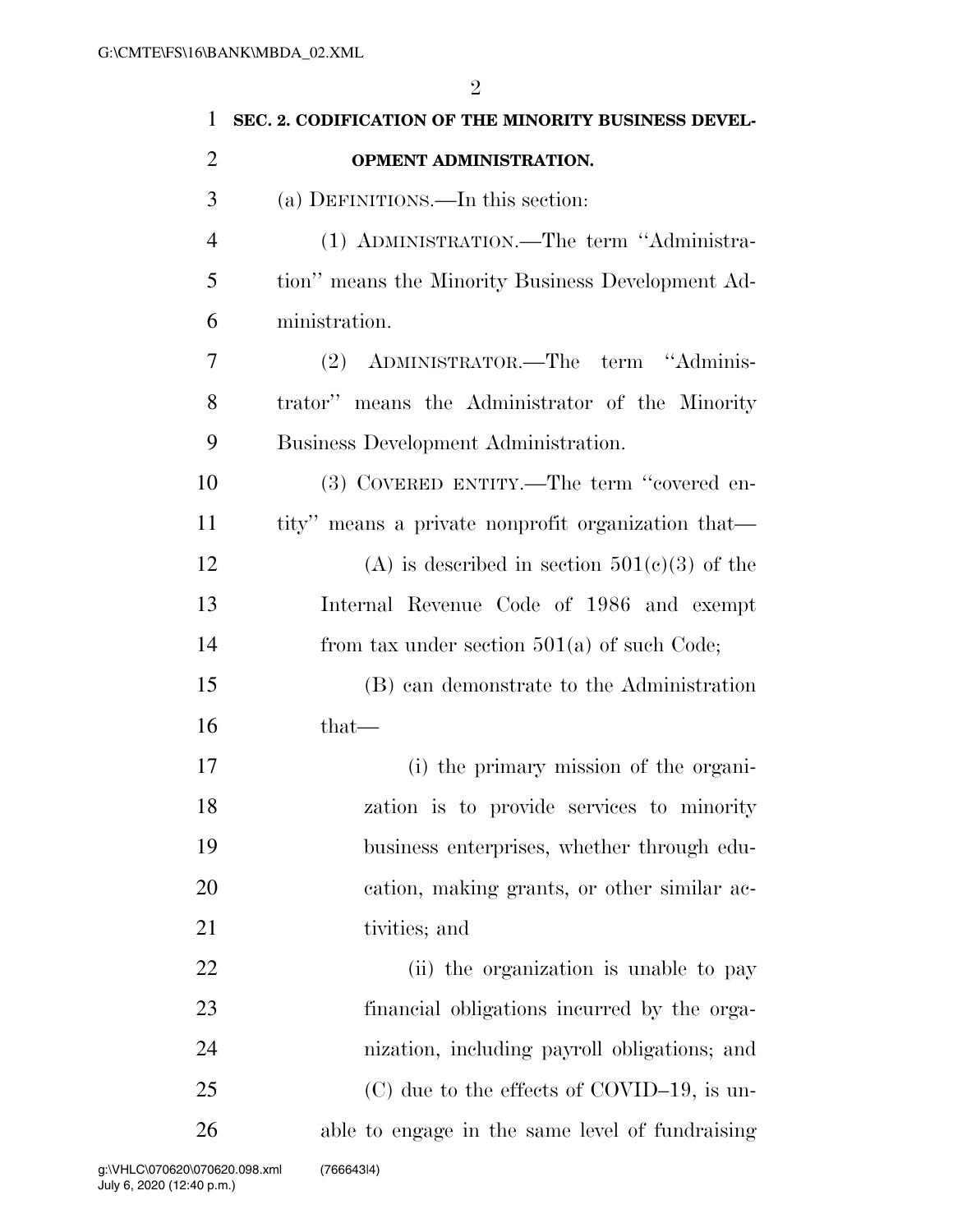in the year in which this Act is enacted, as compared with the year preceding the year in which this Act is enacted, including through events or the collection of fees. (4) MINORITY.—The term ''minority'' has the meaning given the term in section 308(b) of the Fi- nancial Institutions Reform, Recovery, and Enforce- ment Act of 1989 and includes any indigenous per- son in the United States or the territories of the United States. (5) MINORITY BUSINESS DEVELOPMENT CEN- TER.—The term ''minority business development center'' means a Business Center of the Administra- tion, including its Specialty Center Program. (6) MINORITY BUSINESS ENTERPRISE.—The term ''minority business enterprise'' means a for- profit business enterprise— (A) that is not less than 51 percent-owned by 1 or more minority individuals; and (B) the management and daily business operations of which are controlled by 1 or more 22 minority individuals. (b) MINORITY BUSINESS DEVELOPMENT ADMINIS-24 TRATION. (1) ESTABLISHMENT.—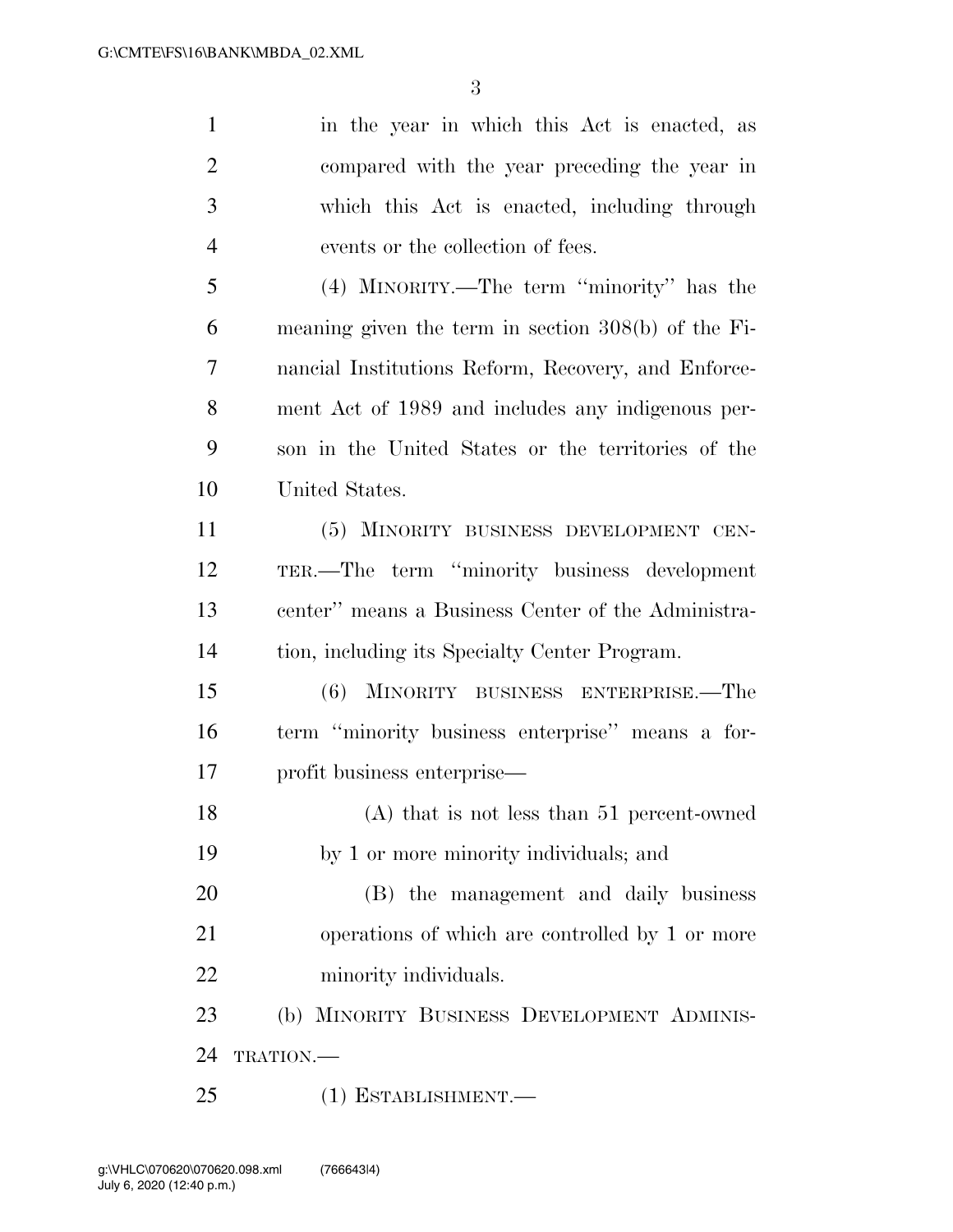(A) IN GENERAL.—The Minority Business Development Administration is hereby estab-lished.

 (B) TRANSFER OF FUNCTIONS.—All func- tions that, immediately before the date of enact- ment of this Act, were functions of the Minority Business Development Agency of the Depart- ment of Commerce shall be functions of the Ad-ministration.

 (C) TRANSFER OF ASSETS.—So much of the personnel, property, records, and unex- pended balances of appropriations, allocations, and other funds employed, used, held, available, or to be made available in connection with a function transferred under subparagraph (B) shall be available to the Administration for use in connection with the functions transferred.

 (D) REFERENCES.—Any reference in any other Federal law, Executive order, rule, regula- tion, or delegation of authority, or any docu- ment of or pertaining to the Minority Business Development Agency of the Department of Commerce is deemed to refer to the Adminis-24 tration.

(2) ADMINISTRATOR.—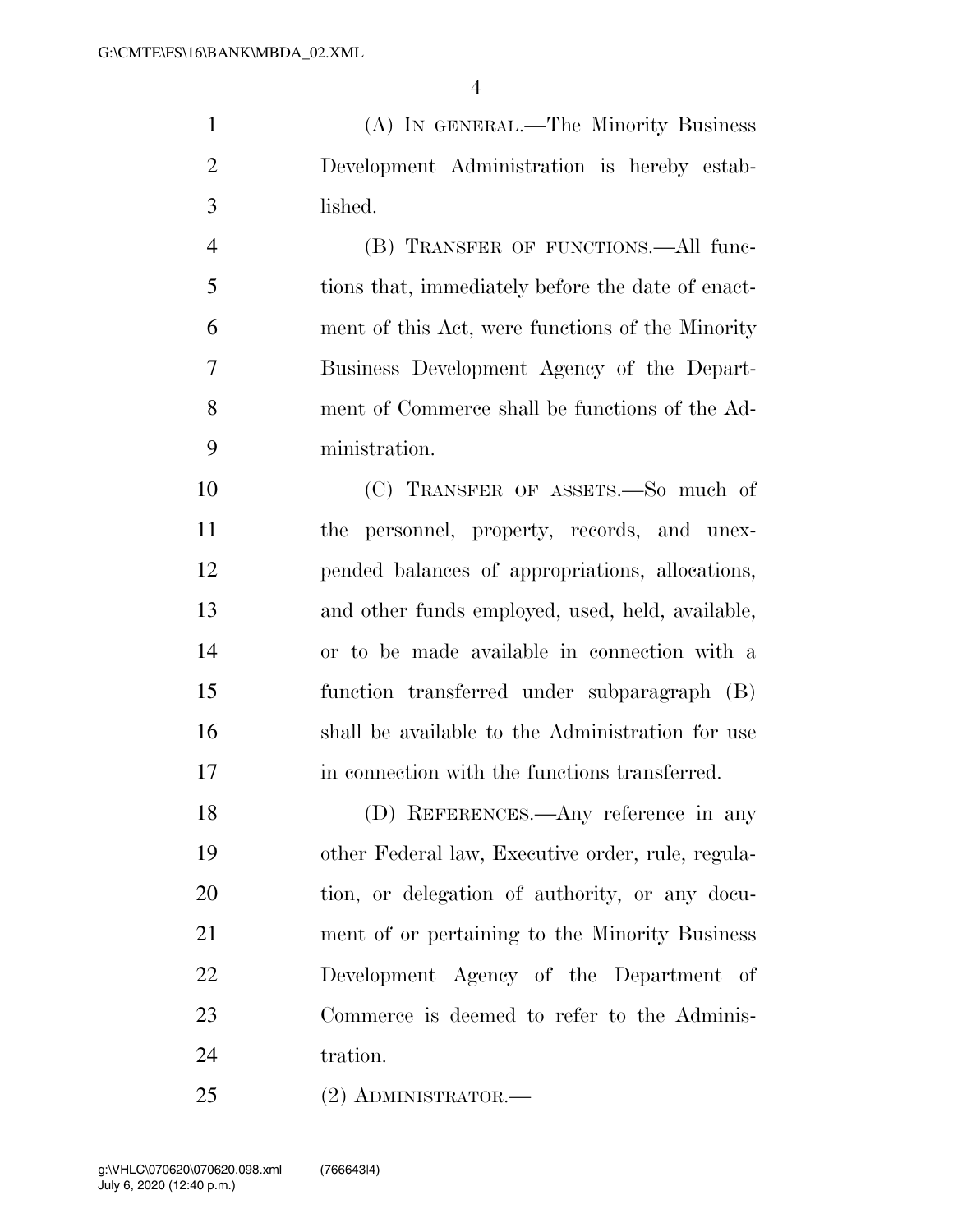| $\mathbf{1}$   | (A) APPOINTMENT AND DUTIES.—The Ad-                   |
|----------------|-------------------------------------------------------|
| $\overline{2}$ | ministration shall be headed by an Adminis-           |
| 3              | trator, who shall be—                                 |
| $\overline{4}$ | (i) appointed by the President, by and                |
| 5              | with the advice and consent of the Senate;            |
| 6              | and                                                   |
| 7              | (ii) except as otherwise expressly pro-               |
| 8              | vided, responsible for the administration of          |
| 9              | this Act.                                             |
| 10             | (B) COMPENSATION.—The Administrator                   |
| 11             | shall be compensated at an annual rate of basic       |
| 12             | pay prescribed for level IV of the Executive          |
| 13             | Schedule under section 5315 of title 5, United        |
| 14             | States Code.                                          |
| 15             | (C) TRANSITION PERIOD.—The individual                 |
| 16             | serving as the Director of the Minority Busi-         |
| 17             | ness Development Agency on the day before the         |
| 18             | date of enactment of this Act shall serve as the      |
| 19             | Administrator of the Administration until such        |
| 20             | time as the first Administrator is confirmed by       |
| 21             | the Senate pursuant to subparagraph $(A)$ .           |
| 22             | REPORT TO CONGRESS.-Not later than<br>(3)             |
| 23             | 120 days after the date of enactment of this Act, the |
| 24             | Administrator shall submit to Congress a report that  |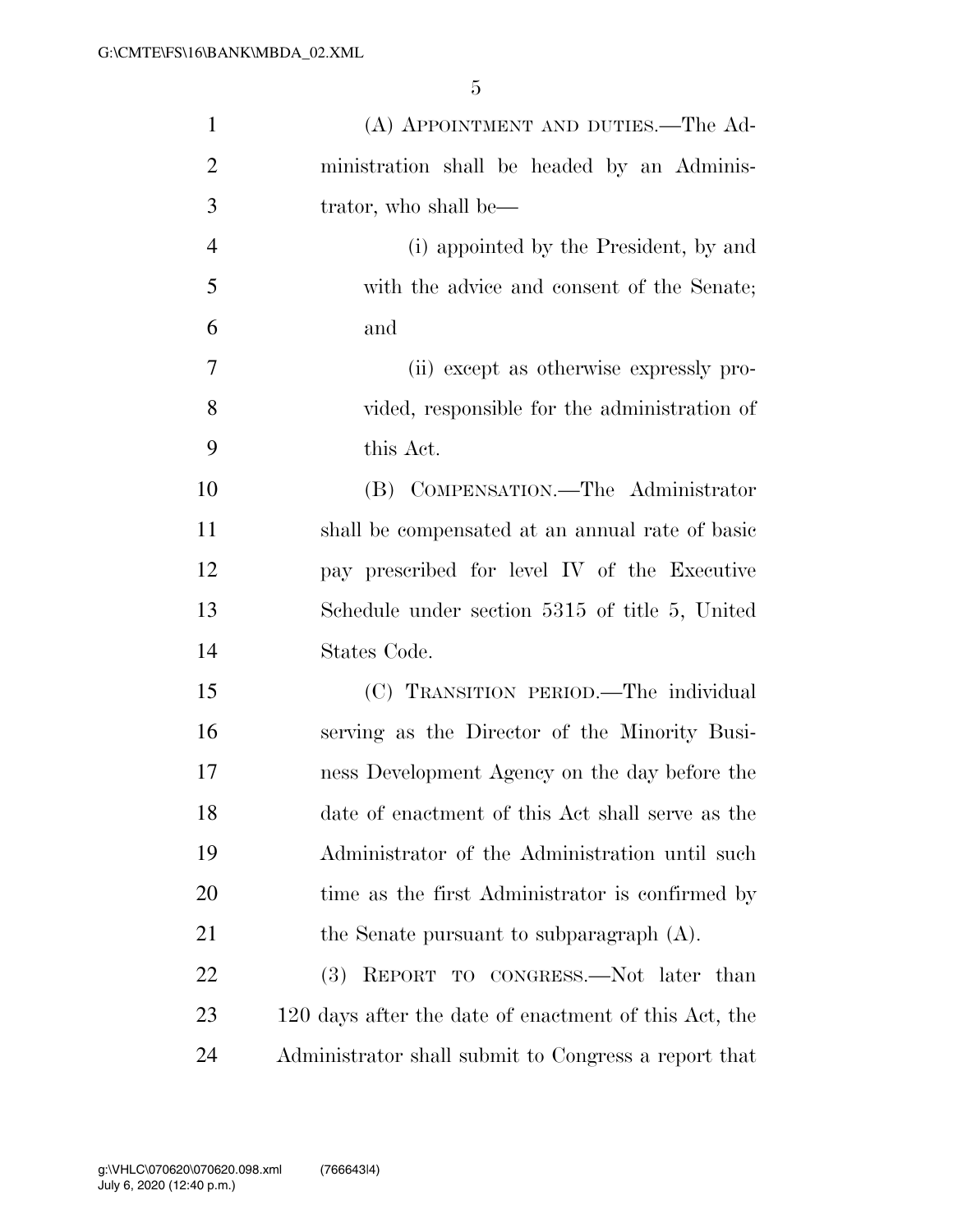| $\mathbf{1}$   | describes the organizational structure of the Admin- |
|----------------|------------------------------------------------------|
| $\overline{2}$ | istration.                                           |
| 3              | (4) ADMINISTRATIVE POWERS AND OTHER POW-             |
| $\overline{4}$ | OF THE ADMINISTRATION; MISCELLANEOUS<br><b>ERS</b>   |
| 5              | PROVISIONS.-                                         |
| 6              | (A) IN GENERAL.—In carrying out the du-              |
| 7              | ties and the responsibilities of the Administra-     |
| 8              | tion, the Administrator may—                         |
| 9              | (i) hold hearings, sit and act, and                  |
| 10             | take testimony as the Administrator may              |
| 11             | determine to be necessary or appropriate;            |
| 12             | (ii) acquire, in any lawful manner,                  |
| 13             | any property that the Administrator may              |
| 14             | determine to be necessary or appropriate;            |
| 15             | (iii) make advance payments under                    |
| 16             | grants, contracts, and cooperative agree-            |
| 17             | ments awarded by the Administration;                 |
| 18             | (iv) enter into agreements with other                |
| 19             | Federal agencies;                                    |
| 20             | (v) coordinate with the heads of the                 |
| 21             | Offices of Small and Disadvantaged Busi-             |
| 22             | ness Utilization of Federal agencies;                |
| 23             | (vi) require a coordinated review of all             |
| 24             | training and technical assistance activities         |
| 25             | that are proposed to be carried out by               |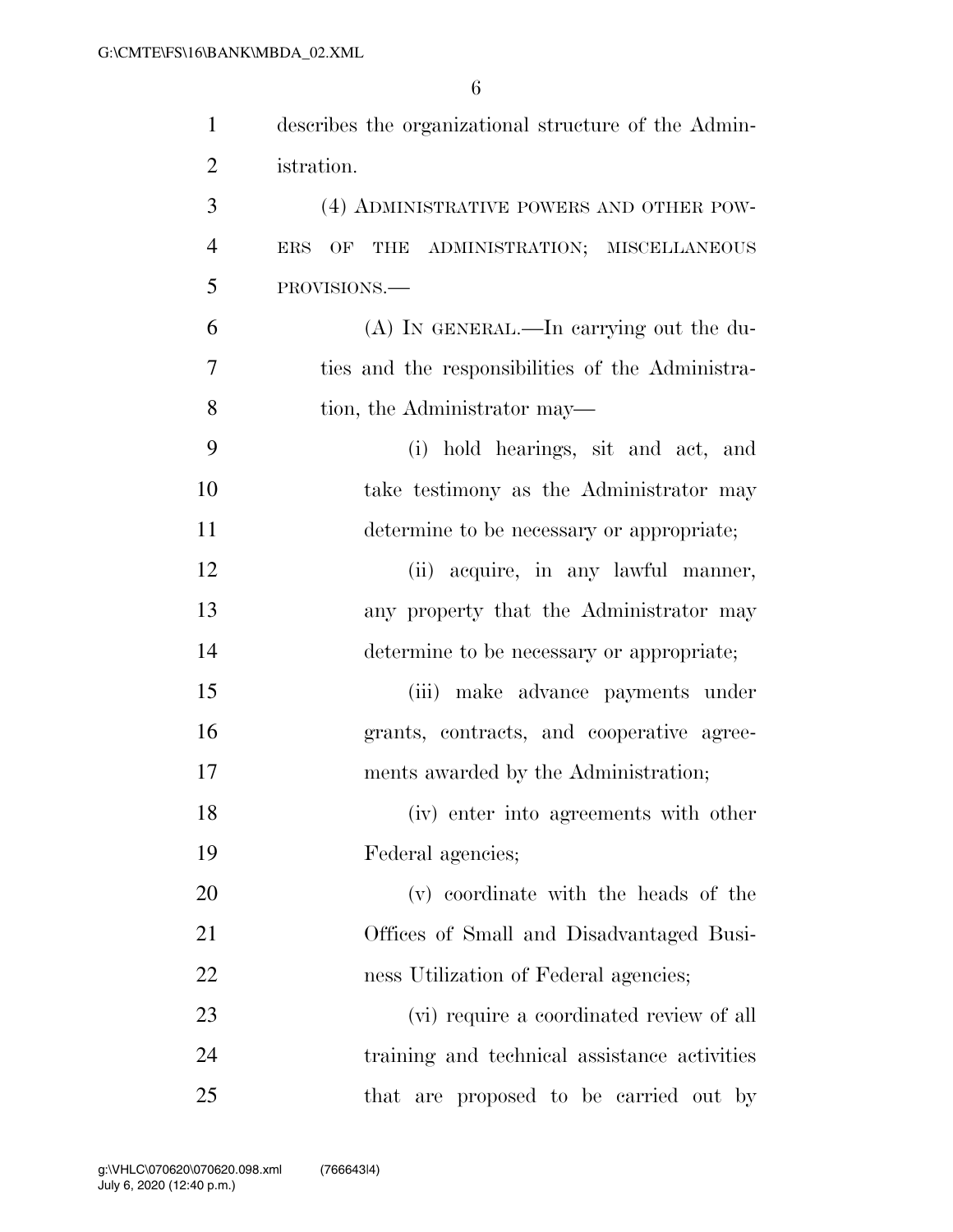| $\mathbf{1}$   | Federal agencies in direct support of the    |
|----------------|----------------------------------------------|
| $\overline{2}$ | development of minority business enter-      |
| 3              | prises to-                                   |
| $\overline{4}$ | (I) assure consistency with the              |
| 5              | purposes of this Act; and                    |
| 6              | (II) avoid duplication of existing           |
| 7              | efforts; and                                 |
| 8              | (vii) prescribe such rules, regulations,     |
| 9              | and procedures as the Administration may     |
| 10             | determine to be necessary or appropriate.    |
| 11             | (B) EMPLOYMENT OF CERTAIN EXPERTS            |
| 12             | AND CONSULTANTS.-                            |
| 13             | (i) IN GENERAL.—The Administrator            |
| 14             | may employ experts and consultants or or-    |
| 15             | ganizations that are composed of experts     |
| 16             | or consultants, as authorized under section  |
| 17             | 3109 of title 5, United States Code.         |
| 18             | (ii) RENEWAL OF CONTRACTS.-The               |
| 19             | Administrator may annually renew a con-      |
| 20             | tract for employment of an individual em-    |
| 21             | ployed under clause (i).                     |
| 22             | (C) DONATION OF PROPERTY.—                   |
| 23             | (i) IN GENERAL.—Subject to clause            |
| 24             | (ii), the Administrator may, without cost    |
| 25             | (except for costs of care and handling), do- |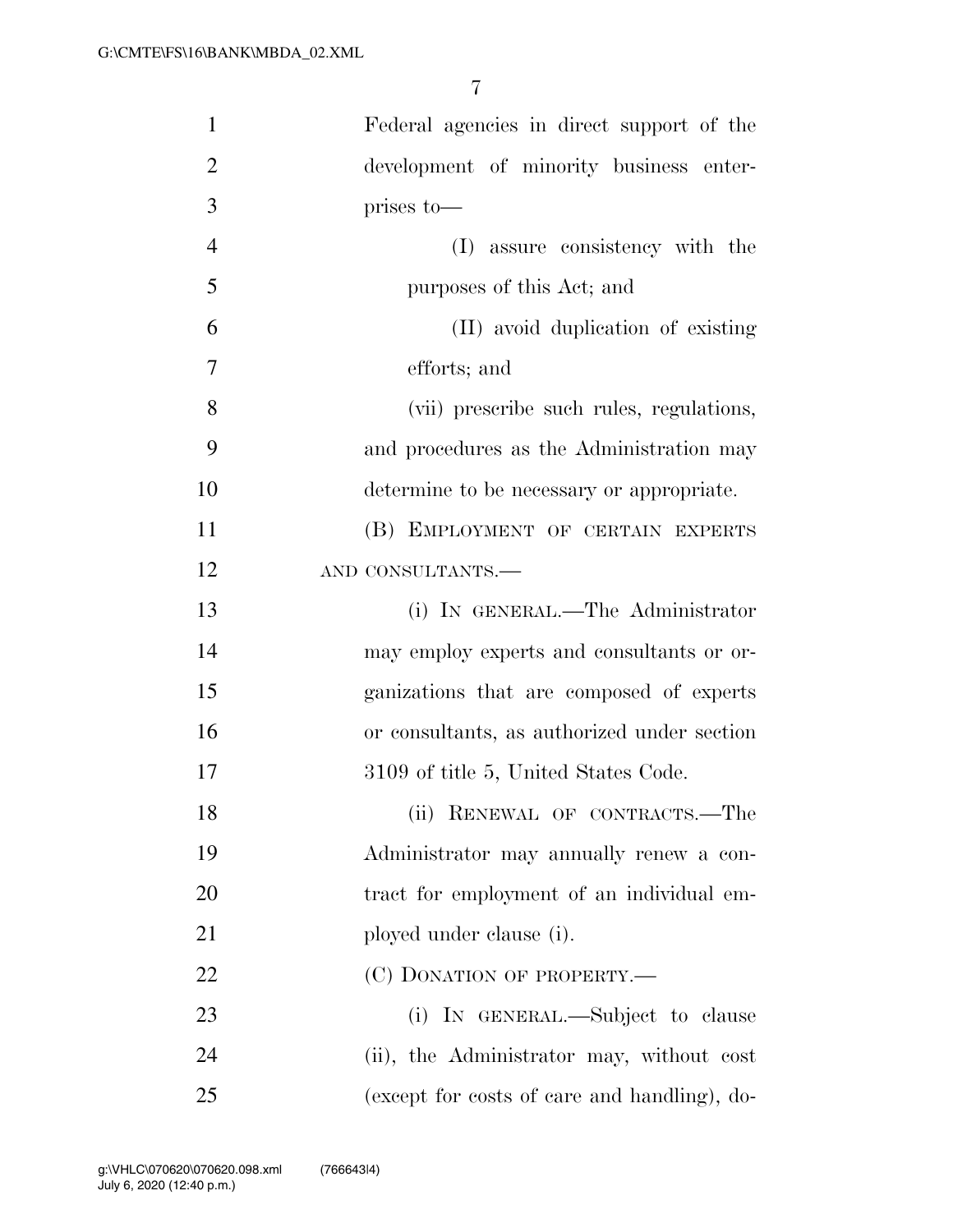| $\mathbf{1}$   | nate for use by any public sector entity, or          |
|----------------|-------------------------------------------------------|
| $\overline{2}$ | by any recipient nonprofit organization, for          |
| 3              | the purpose of the development of minority            |
| $\overline{4}$ | business enterprises, any real or tangible            |
| 5              | personal property acquired by the Adminis-            |
| 6              | tration.                                              |
| $\overline{7}$ | (ii) TERMS, CONDITIONS, RESERVA-                      |
| 8              | TIONS, AND RESTRICTIONS.—The Adminis-                 |
| 9              | trator may impose reasonable terms, condi-            |
| 10             | tions, reservations, and restrictions upon            |
| 11             | the use of any property donated under                 |
| 12             | clause (i).                                           |
| 13             | (c) EMERGENCY GRANTS TO NON-PROFITS THAT              |
| 14             | SUPPORT MINORITY BUSINESS ENTERPRISES.-               |
| 15             | (1) ESTABLISHMENT.—Not later than 15 days             |
| 16             | after the date of enactment of this Act, the Adminis- |
| 17             | tration shall establish a grant program for covered   |
| 18             | entities—                                             |
| 19             | $(A)$ in order to help those covered entities         |
| 20             | continue the necessary work of supporting mi-         |
| 21             | nority business enterprises; and                      |
| 22             | (B) under which the Administration shall              |
| 23             | make grants to covered entities as expeditiously      |
| 24             | as possible.                                          |
| 25             | $(2)$ APPLICATION.—                                   |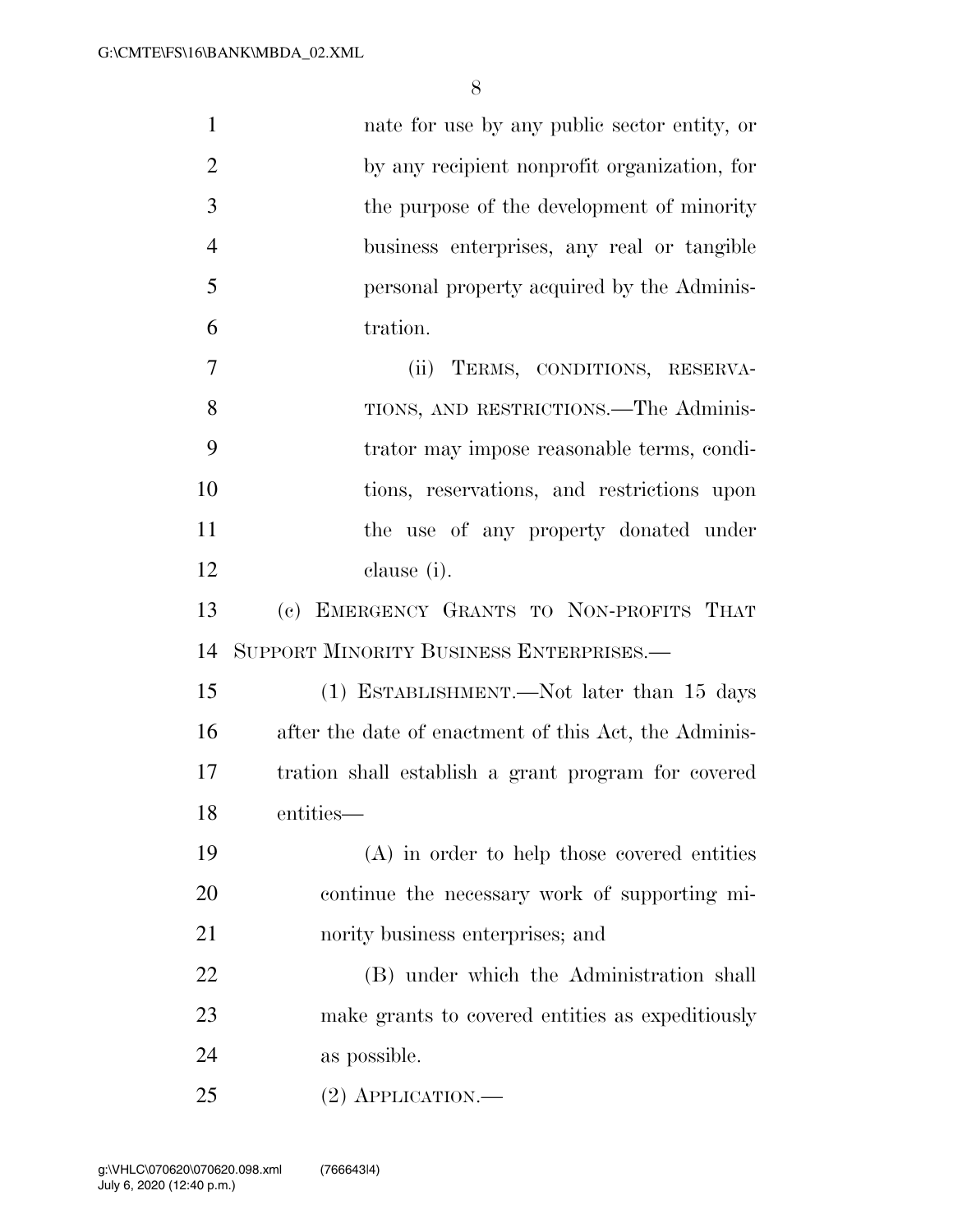| $\mathbf{1}$   | $(A)$ In GENERAL.— $A$ covered entity desir-   |
|----------------|------------------------------------------------|
| $\overline{2}$ | ing a grant under this subsection shall submit |
| 3              | to the Administration an application at such   |
| $\overline{4}$ | time, in such manner, and containing such in-  |
| 5              | formation as the Administration may require.   |
| 6              | PRIORITY.—The Administration<br>(B)            |
| $\overline{7}$ | shall—                                         |
| 8              | (i) establish selection criteria to en-        |
| 9              | sure that, if the amounts made available to    |
| 10             | carry out this subsection are not sufficient   |
| 11             | to make a grant under this subsection to       |
| 12             | every covered entity that submits an appli-    |
| 13             | cation under subparagraph $(A)$ , the cov-     |
| 14             | ered entities that are the most severely af-   |
| 15             | fected by the effects of COVID-19 receive      |
| 16             | priority with respect to those grants; and     |
| 17             | (ii) give priority with respect to the         |
| 18             | grants made under this subsection to a         |
| 19             | covered entity that proposes to use the        |
| 20             | grant funds for-                               |
| 21             | (I) providing paid sick leave to               |
| 22             | employees of the covered entity who            |
| 23             | are unable to work due to the direct           |
| 24             | effects of COVID-19;                           |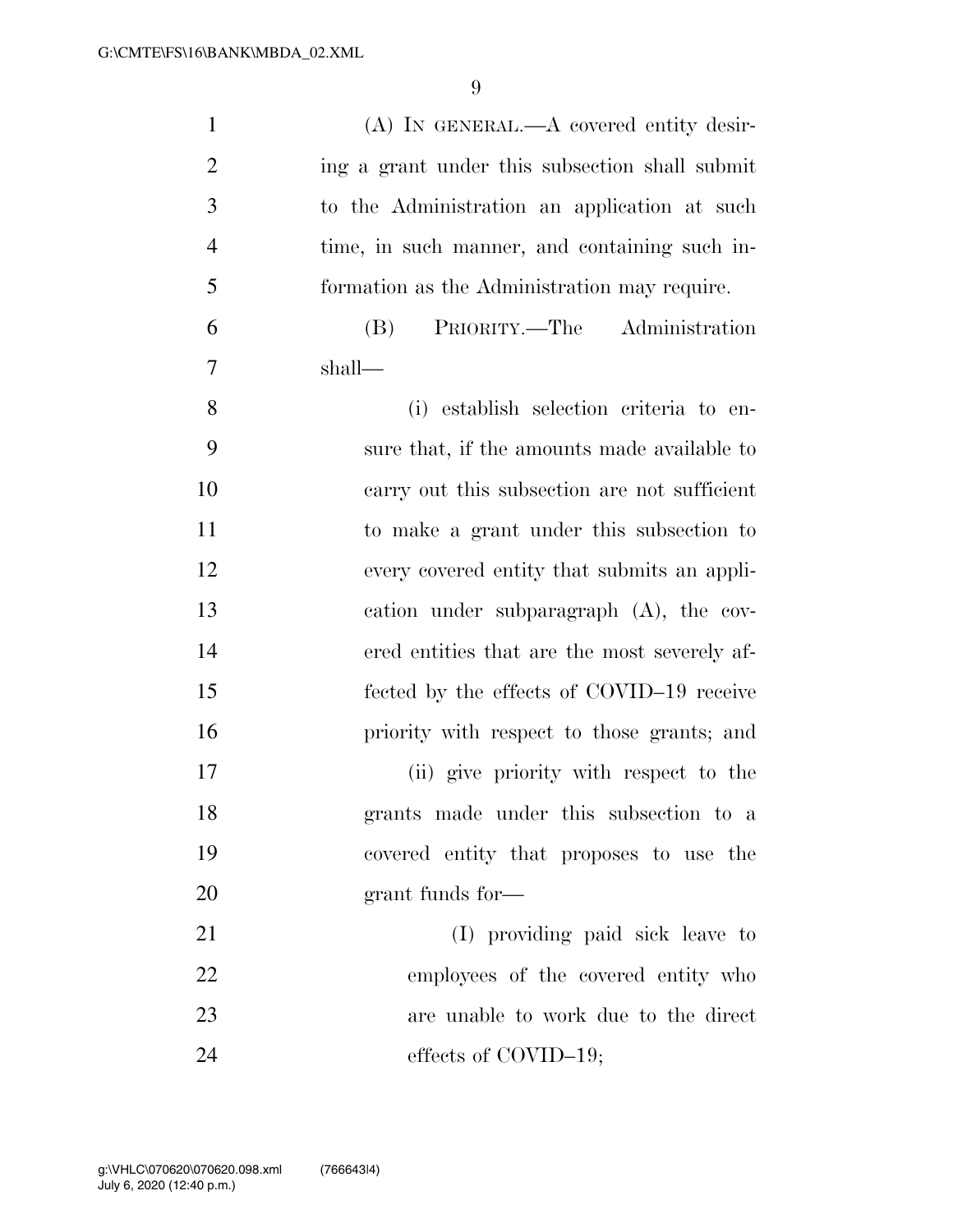| $\mathbf{1}$   | (II) continuing to make payroll                       |
|----------------|-------------------------------------------------------|
| $\overline{2}$ | payments in order to retain employees                 |
| 3              | of the covered entity during an eco-                  |
| $\overline{4}$ | nomic disruption with respect to                      |
| 5              | $COVID-19;$                                           |
| 6              | (III) making rent or mortgage                         |
| $\overline{7}$ | payments with respect to obligations                  |
| 8              | of the covered entity; or                             |
| 9              | (IV) repaying non-Federal obliga-                     |
| 10             | tions that the covered entity cannot                  |
| 11             | satisfy because of revenue losses that                |
| 12             | attributable to the effects of<br>are                 |
| 13             | COVID-19.                                             |
| 14             | $(3)$ AMOUNT OF GRANT.—                               |
| 15             | (A) IN GENERAL.—A grant made under                    |
| 16             | this subsection shall be in an amount that is         |
| 17             | not more than $$500,000$ .                            |
| 18             | (B) SINGLE AWARD. No covered entity                   |
| 19             | may receive, or directly benefit from, more than      |
| 20             | 1 grant made under this subsection.                   |
| 21             | $(4)$ USE OF FUNDS.—A covered entity that re-         |
| 22             | ceives a grant under this subsection may use the      |
| 23             | grant funds to address the effects of COVID-19 on     |
| 24             | the covered entity, including by making payroll pay-  |
| 25             | ments, making a transition to the provision of online |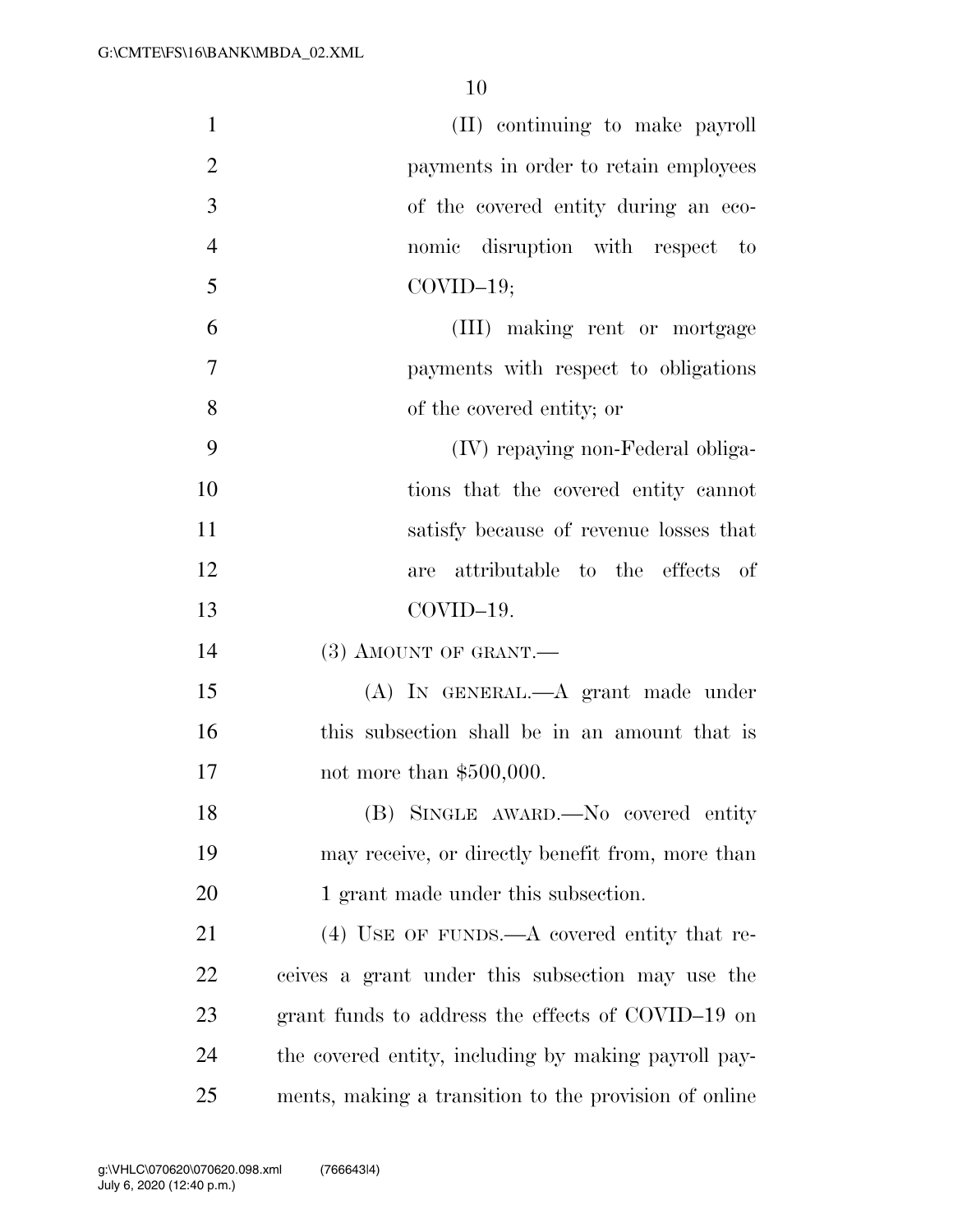| $\mathbf{1}$   | services, and addressing issues raised by an inability |
|----------------|--------------------------------------------------------|
| $\overline{2}$ | to raise funds.                                        |
| 3              | (5) PROCEDURES.—The Administration shall               |
| $\overline{4}$ | establish procedures to discourage and prevent         |
| 5              | waste, fraud, and abuse by applicants for, and re-     |
| 6              | cipients of, grants made under this subsection.        |
| 7              | (6) NON-DUPLICATION.—The Administration                |
| 8              | shall ensure that covered entities do not receive      |
| 9              | grants under both this subsection and section 1108     |
| 10             | of the CARES Act.                                      |
| 11             | (7) GAO AUDIT.—Not later than 180 days                 |
| 12             | after the date on which the Administration begins      |
| 13             | making grants under this subsection, the Comp-         |
| 14             | troller General of the United States shall—            |
| 15             | (A) conduct an audit of grants made under              |
| 16             | this subsection, which shall seek to identify any      |
| 17             | discrepancies or irregularities with respect to        |
| 18             | the grants; and                                        |
| 19             | (B) submit to Congress a report regarding              |
| 20             | the audit conducted under subparagraph $(A)$ .         |
| 21             | (8) UPDATES TO CONGRESS.—Not later than                |
| 22             | 30 days after the date of enactment of this Act, and   |
| 23             | once every 30 days thereafter until the date de-       |
| 24             | scribed in paragraph (11), the Administrator shall     |
| 25             | submit to Congress a report that contains—             |
|                |                                                        |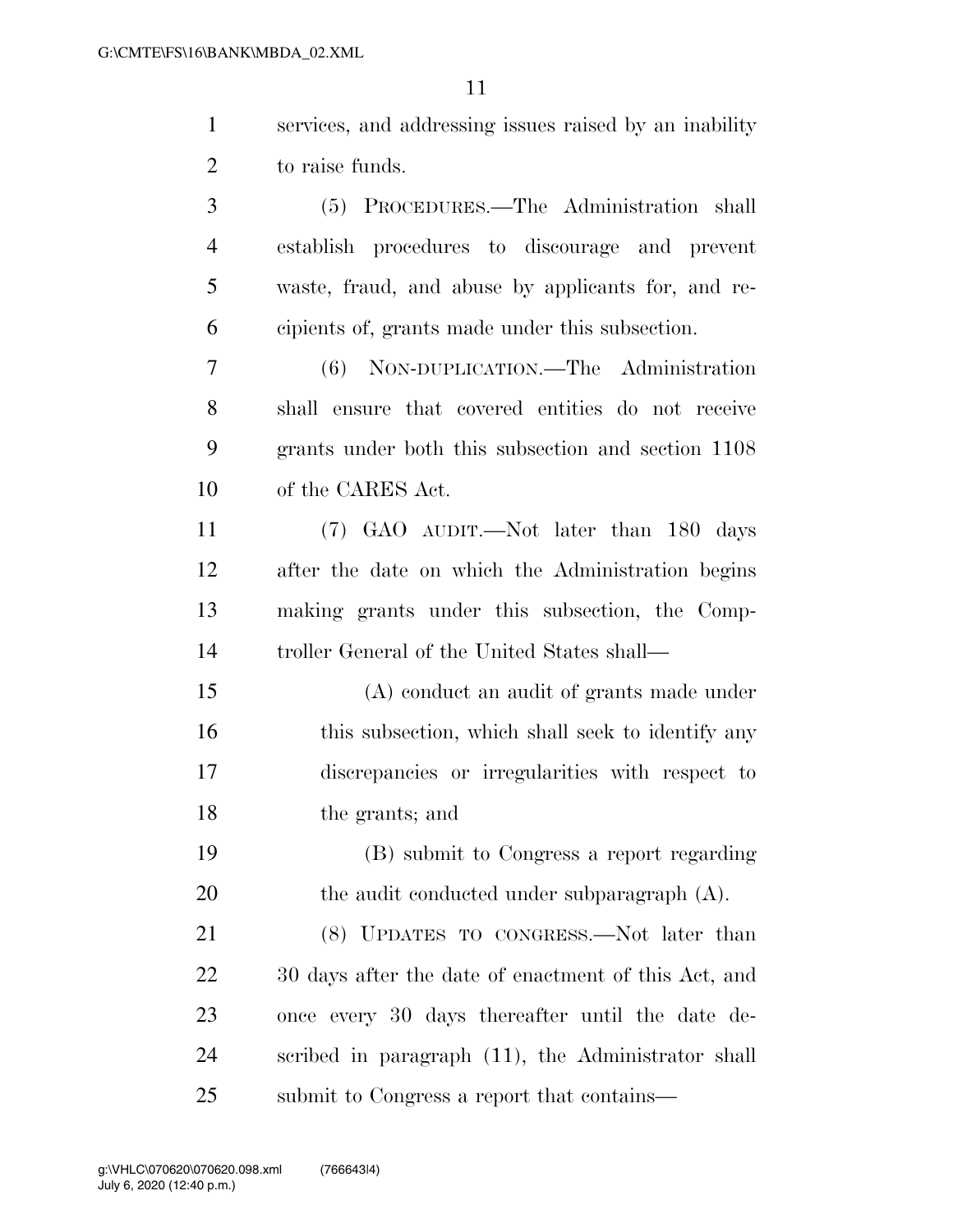| $\mathbf{1}$   | (A) the number of grants made under this             |
|----------------|------------------------------------------------------|
| $\overline{2}$ | subsection during the period covered by the re-      |
| 3              | port; and                                            |
| $\overline{4}$ | (B) with respect to the grants described in          |
| 5              | subparagraph $(A)$ , the geographic distribution     |
| 6              | of those grants by State and county.                 |
| 7              | (9) TERMINATION.—The authority to make               |
| 8              | grants under this subsection shall terminate on Sep- |
| 9              | tember 30, 2021.                                     |
| 10             | (d) OUTREACH TO BUSINESS CENTERS.—                   |
| 11             | (1) IN GENERAL.—Not later than 10 days after         |
| 12             | the date of enactment of this Act, the Administra-   |
| 13             | tion shall conduct outreach to the business center   |
| 14             | network of the Administration to provide guidance    |
| 15             | to those centers regarding other Federal programs    |
| 16             | that are available to provide support to minority    |
| 17             | business enterprises, including programs at the De-  |
| 18             | partment of the Treasury, the Small Business Ad-     |
| 19             | ministration, and the Economic Development Ad-       |
| 20             | ministration of the Department of Commerce.          |
| 21             | (2) OUTREACH TO NATIVE COMMUNITIES.—                 |
| 22             | (A) IN GENERAL.—In carrying out this                 |
| 23             | subsection, the Administration shall ensure that     |
| 24             | outreach is conducted in American<br>Indian,         |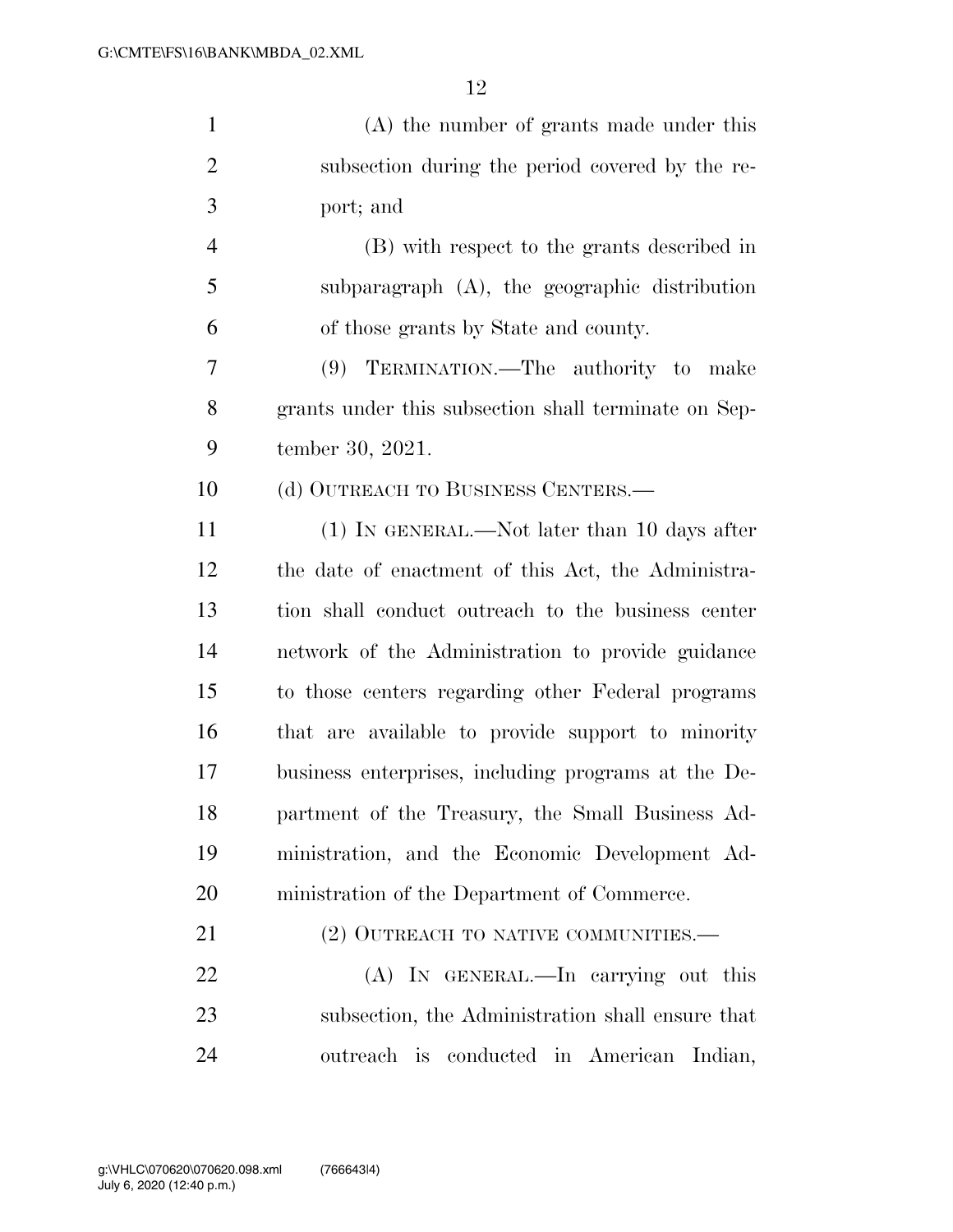Alaska Native, and Native Hawaiian commu-nities.

 (B) DIRECT OUTREACH TO CERTAIN MI- NORITY BUSINESS ENTERPRISES.—If the Ad- ministrator determines that a particular Amer- ican Indian, Alaska Native, or Native Hawaiian community does not receive sufficient grant amounts under subsection (c) or section 1108 of the CARES Act, the Administrator shall carry out additional outreach directly to minor- ity business enterprises located in that commu- nity to provide guidance regarding Federal pro- grams that are available to provide support to minority business enterprises.

 (3) USE OF APPROPRIATED FUNDS.—If, after carrying out this subsection, there are remaining funds made available to carry out this subsection from the amount appropriated under subsection (e), the Administration may use those remaining funds to carry out other responsibilities of the Administra-21 tion under subsection (c).

 (e) AUTHORIZATION OF APPROPRIATIONS.—There is authorized to be appropriated to the Administration, in additional to any other amounts so authorized, for the fis-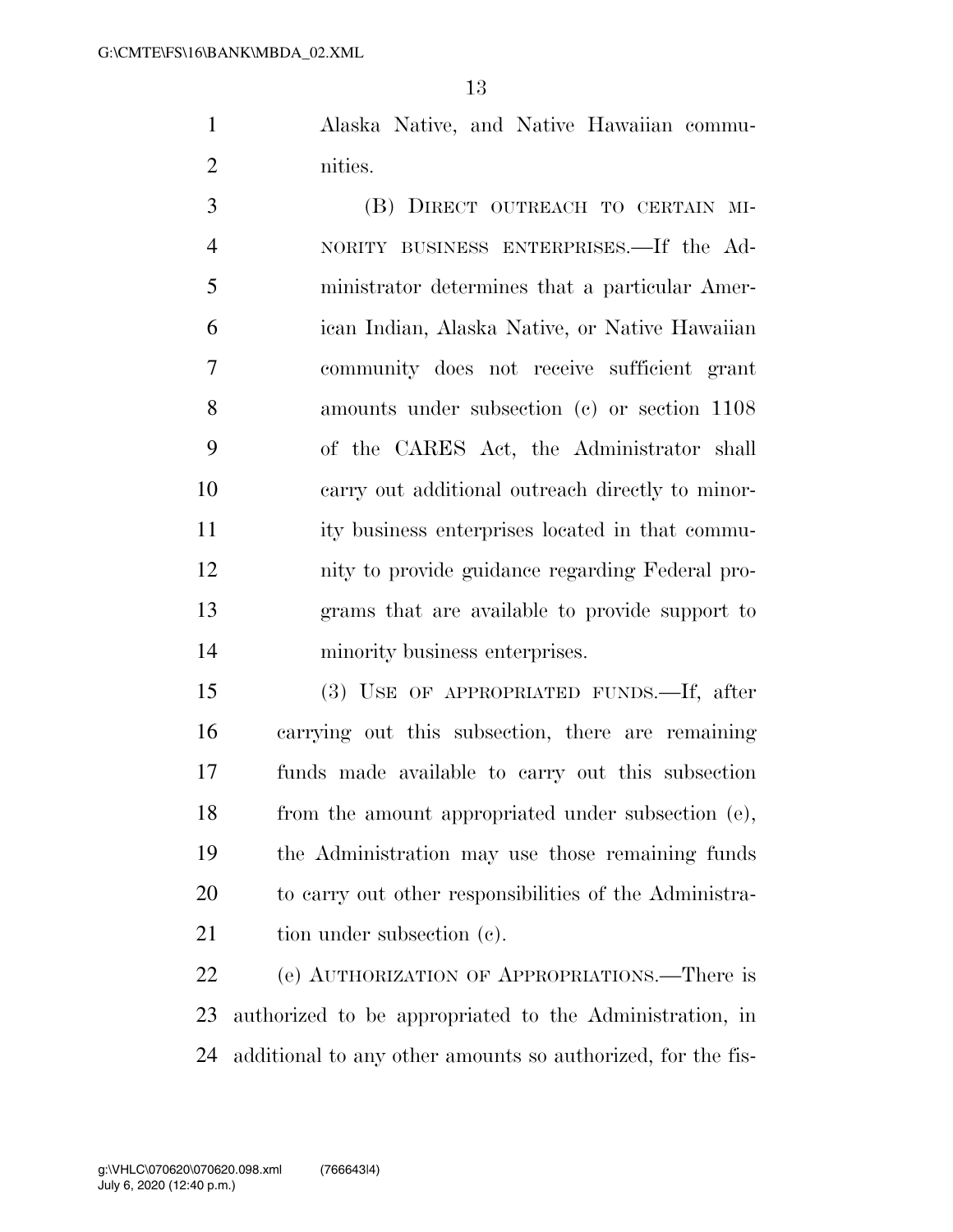| $\mathbf{1}$   | cal year ending September 30, 2020, to remain available |
|----------------|---------------------------------------------------------|
| $\overline{2}$ | until September 30, 2021, \$60,000,000, of which—       |
| 3              | $(1)$ \$10,000,000 are authorized for carrying out      |
| 4              | subsection $(c)$ ;                                      |
| 5              | $(2)$ \$5,000,000 are authorized for carrying out       |
| 6              | subsection (d); and                                     |
| 7              | $(3)$ \$10,000,000 are authorized to be allocated       |
| 8              | to the White House Initiative on Asian Americans        |
| 9              | and Pacific Islanders.                                  |
| 10             | $(f)$ AUDITS.—                                          |
| 11             | (1) RECORDKEEPING REQUIREMENT.—Each re-                 |
| 12             | cipient of assistance under this section shall keep     |
| 13             | such records as the Administrator shall prescribe,      |
| 14             | including records that fully disclose, with respect to  |
| 15             | the assistance received by the recipient under this     |
| 16             | section-                                                |
| 17             | $(A)$ the amount and nature of that assist-             |
| 18             | ance;                                                   |
| 19             | (B) the disposition by the recipient of the             |
| 20             | proceeds of that assistance;                            |
| 21             | (C) the total cost of the undertaking for               |
| 22             | which the assistance is given or used;                  |
| 23             | (D) the amount and nature of the portion                |
| 24             | of the cost of the undertaking described in sub-        |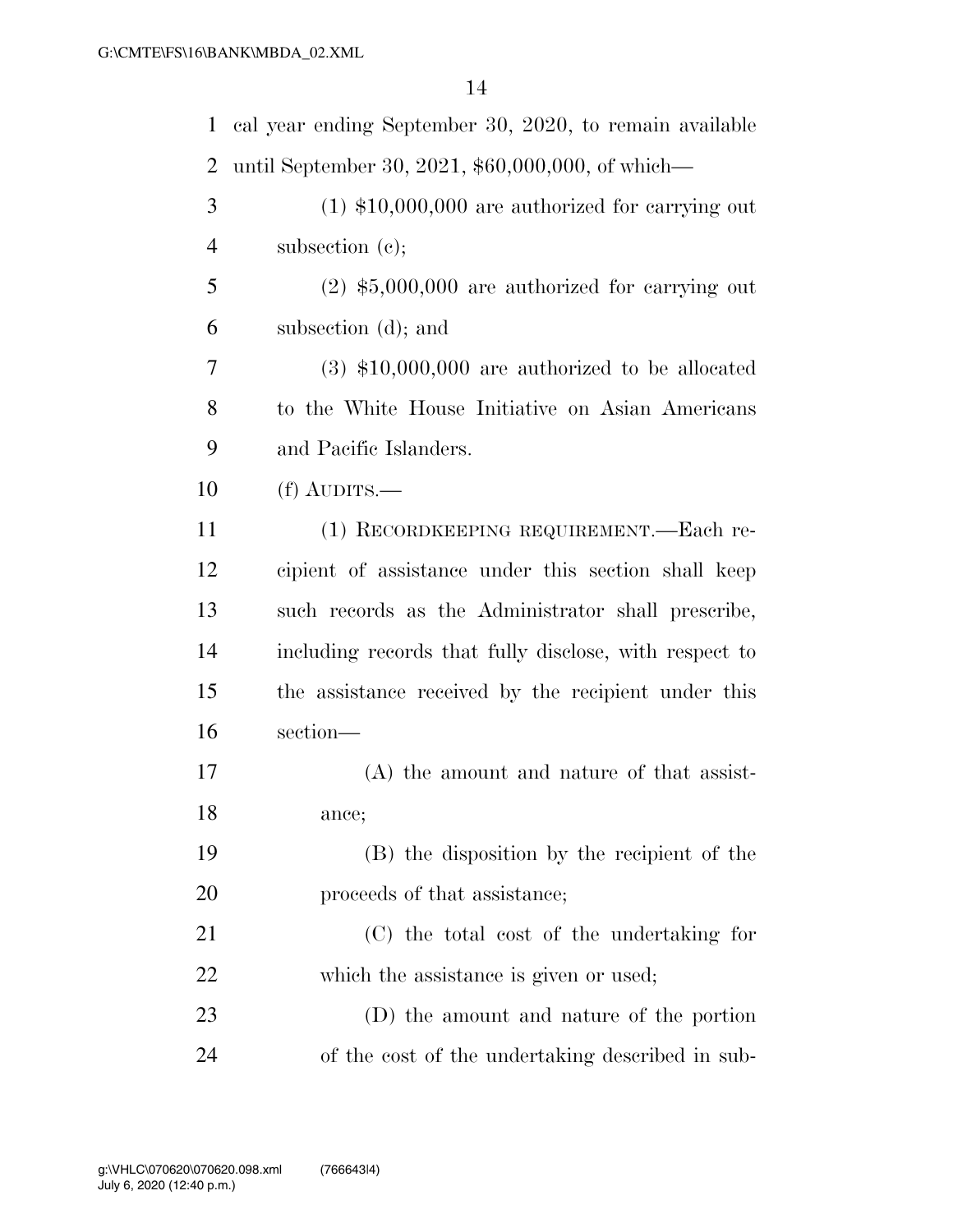| $\mathbf{1}$   | paragraph (C) that is supplied by a source                |
|----------------|-----------------------------------------------------------|
| $\overline{2}$ | other than the Administration; and                        |
| 3              | (E) any other records that will facilitate an             |
| $\overline{4}$ | effective audit of the assistance.                        |
| 5              | (2) ACCESS BY GOVERNMENT OFFICIALS.—The                   |
| 6              | Administrator and the Comptroller General of the          |
| 7              | United States shall have access, for the purpose of       |
| 8              | audit, investigation, and examination, to any book,       |
| 9              | document, paper, record, or other material of a re-       |
| 10             | cipient of assistance.                                    |
| 11             | (g) REVIEW AND REPORT BY COMPTROLLER GEN-                 |
| 12             | ERAL.—Not later than 4 years after the date of enactment  |
| 13             | of this Act, the Comptroller General of the United States |
| 14             | shall—                                                    |
| 15             | (1) conduct a thorough review of the programs             |
| 16             | carried out under this section; and                       |
| 17             | (2) submit to Congress a detailed report of the           |
| 18             | findings of the Comptroller General under the review      |
| 19             | carried out under paragraph (1), which shall in-          |
| 20             | clude                                                     |
| 21             | $(A)$ an evaluation of the effectiveness of               |
| 22             | the programs in achieving the purposes of this            |
| 23             | section;                                                  |
| 24             | (B) a description of any failure by any re-               |
| 25             | cipient of assistance under this section to com-          |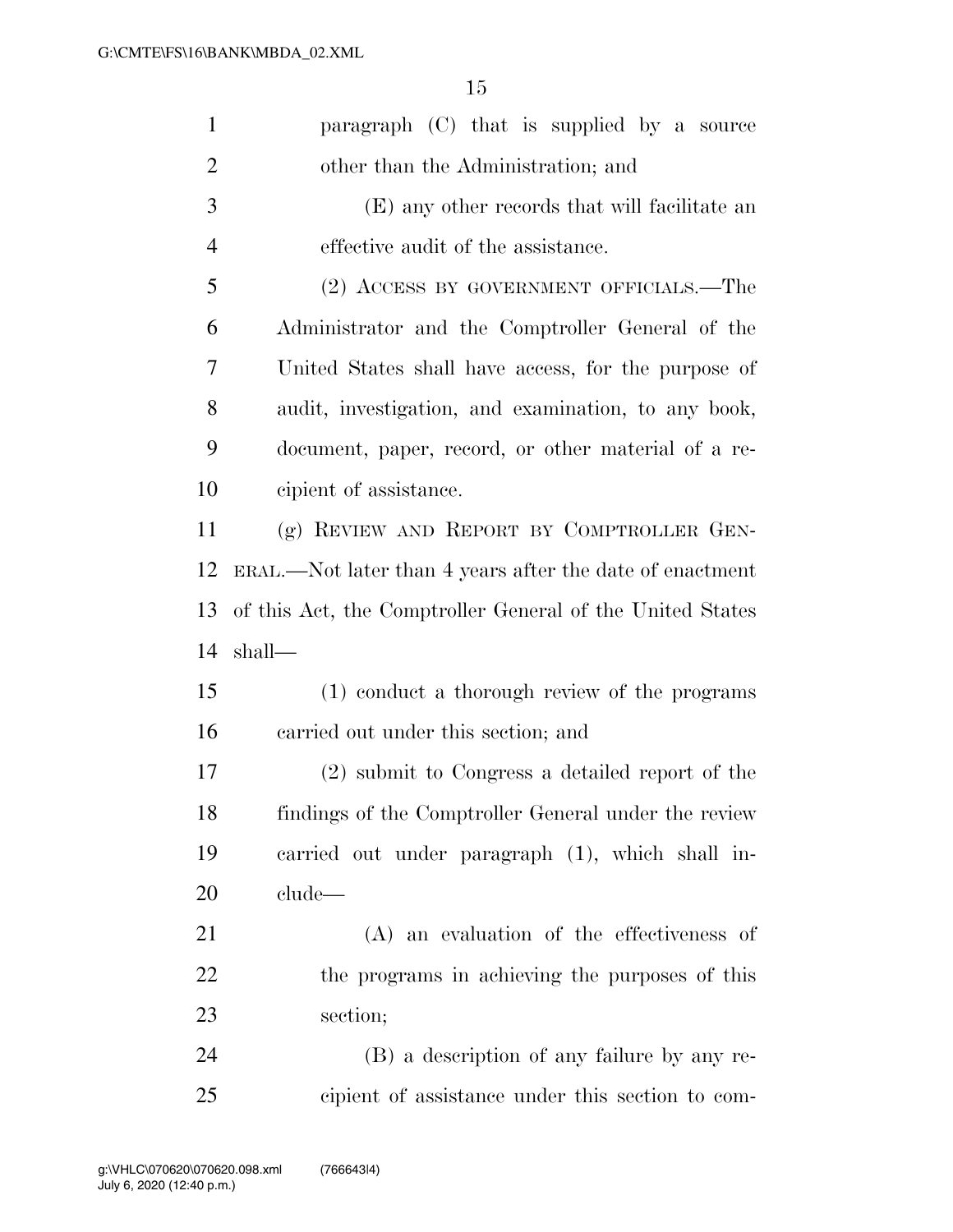|     | ply with the requirements under this section; |  |  |
|-----|-----------------------------------------------|--|--|
| and |                                               |  |  |

 (C) recommendations for any legislative or administrative action that should be taken to improve the achievement of the purposes of this section.

(h) ANNUAL REPORTS; RECOMMENDATIONS.—

8 (1) ANNUAL REPORT.—Not later than 90 days after the last day of each fiscal year, the Adminis- trator shall submit to Congress, and publish on the website of the Administration, a report of each activ- ity of the Administration carried out under this sec- tion during the fiscal year preceding the date on which the report is submitted.

 (2) RECOMMENDATIONS.—The Administrator shall periodically submit to Congress and the Presi- dent recommendations for legislation or other ac- tions that the Administrator determines to be nec- essary or appropriate to promote the purposes of this section.

 (i) EXECUTIVE ORDER 11625.—The powers and du-ties of the Administration shall be determined—

 (1) in accordance with this section and the re-quirements of this section; and